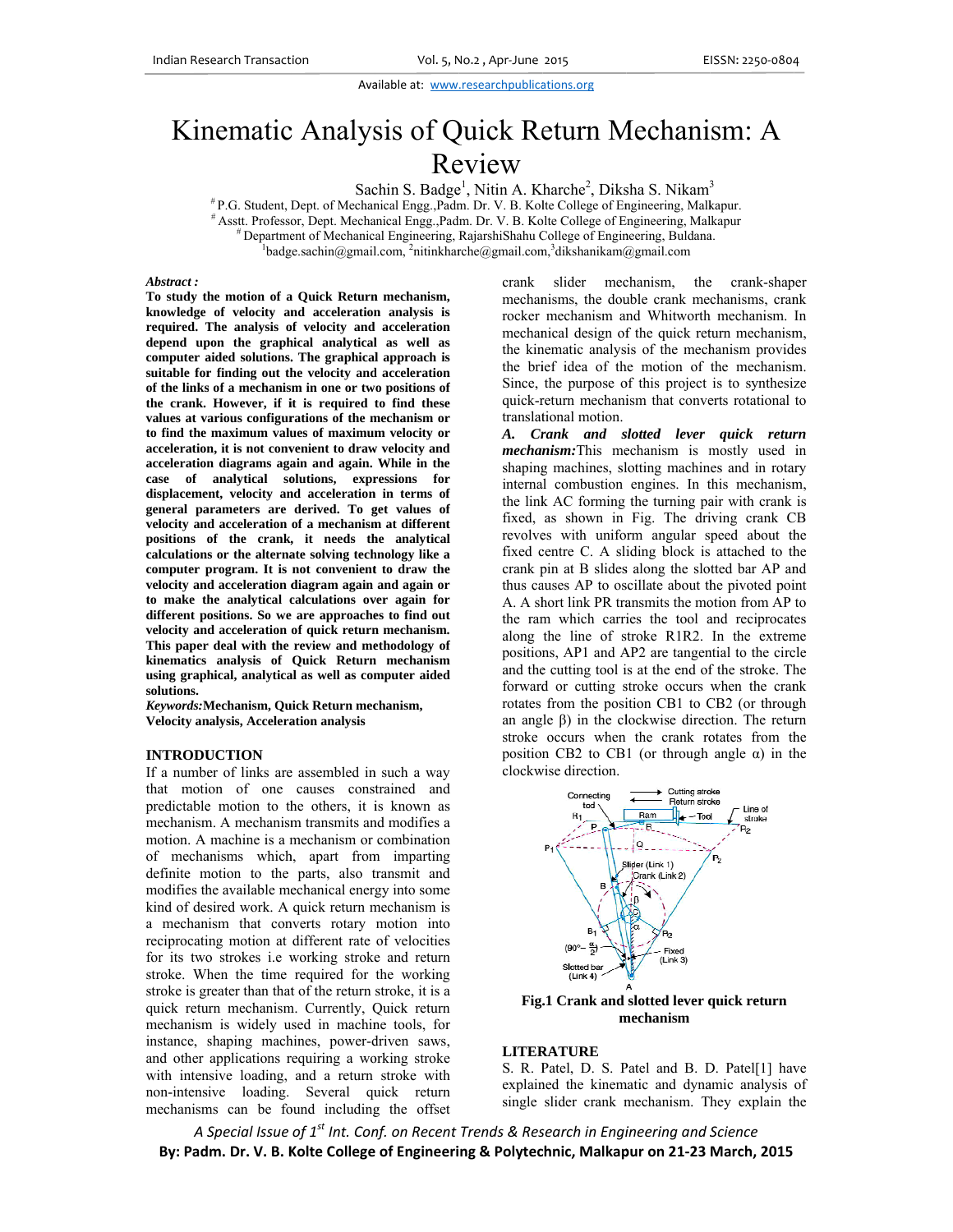### Available at: www.researchpublications.org

graphical and analytical formulation for the slider crank mechanism, with the future scope based on CAD. The research work on the kinematic and dynamic analysis has been reviewed and methodology for different mechanism, kinematic analysis is important to understand the position, velocity and acceleration of each linkage during the working of mechanism. The essentiality of dynamic analysis is to understand dynamic behavior of each link, during the working of mechanism. The mechanisms are subjected to force and its effort and due to that dynamic study is required to understand force and its effect on each member and also for the optimization of vibration and mass of mechanism. Study of dynamic analysis is important to study Stress distribution and also improve the output of torque

Ron P. Podhorodeski, Scott B. Nokleby and Jonathan D. Wittchen [2] they have described in a paper, "Quick return mechanism design and analysis Project", project related to Quick Return Mechanism design and analysis. The experiences familiarize the terminology of mechanisms, with concepts related to mechanism synthesis, with relative motion analysis, and with techniques and computer programs for the design and analysis of mechanisms.

Matt Campbell and Stephen S. Nestinger [3], have provided a software package for the analysis and design of a Whitworth Quick Return Mechanism. The Quick Return class can be used to calculate or plot the position, velocity, and acceleration of the mechanism. The Quick Return class also provides a function to create an X linkage animation file display the changes in configuration of the learning, and as a teaching aid.

Pravin S. Ghawade and Nilesh D. Shirgire [4], have developed such a Analytical method using Trigonometry for Analyzing the simple  $\&$ compound mechanisms which will be helpful for the design engineer to carry out the research work in the Industry by reducing the maximum graphical work. Initially this method requires initial position of mechanism or angle of each links with horizontal Axis which also needed in Graphical Method. The focus of those paper is to draw manually velocity diagram on X and Y axis without using any drawing instruments for determining the Linear or Angular Velocities of links for analysis purpose of four bar, five bar, Six bar, Seven bar linkages etc.

Prof. N.G.Alvi, Dr.S.V.Deshmukh and Ram.R.Wayzode[5] have elaborate in the paper "Computer Aided Analysis of Four bar Chain Mechanism" the modeling of the four bar chain in CATIAV5, the paper deals with analysis of a four bar mechanism to determine values of velocity and acceleration at different positions of the crank using digital computer this method is very fast and less laborious and very efficient than graphical method. Also errors due to the graphical method are eliminated by this present method which gives better result.

## **KINEMATIC ANALYSIS APPROACHES:**

A simple representation of real mechanism that serves as the basis for the next processing is the kinematic scheme. The kinematic scheme of a quick-return mechanism, drawn up on the basis of real mechanism, is shown in Fig.1. The input values of the studied mechanism, shown in are taken from the literature. The comparison of the numerical, graphical and computer aided solution of kinematic analysis was realized on the planar quick-return mechanism that is usually used as the base for shaping machine in technical practice. The goal of the kinematic analysis of this mechanism is to define the motion of the component ram whose all points describe the line path. At the end of the ram the tool can be located for machining. The kinematic analysis can be done in several ways, such as: analytical solution, graphical solution, and computer aided solution.

## *A. Analytical solution:*

There are several types of analytical solution that is usually focused on the task of the solution position. Most often the numerical method uses the trigonometric rules and mathematical definitions such as functions, differentiation, equations, etc.

The advantages of this method include minimal cost for its realization and the possibility to use the table applications for obtaining mathematical function.

The disadvantages of this method are: the expression of mathematical equations is time consuming; it requires an excellent mathematical knowledge of the operator, this method does not solve the collisions of components. For analytical solution the coordinate system of mechanism is located into the point, the position of the important points is described by coordinates. The parameter that changes with time is the crank angle. If angular velocity of crank is constant then kinematic dependency of angle on time is constant.

More over the calculation of the parameter can be done by the different methods or by using the programming for calculation in application like MATLAB, C programming, etc which is advantages for finding the kinematic parameter at the several different position.

## *B. Graphical solution:*

Graphical solution is suitable only for the solving of planar mechanism and proceeds from the kinematic scheme of mechanism sketched in the selected scale with the scaled input parameters (velocity, acceleration) in vector form.

The advantages of this method are: minimal cost for its realization, possibility to use graphical

*A Special Issue of 1st Int. Conf. on Recent Trends & Research in Engineering and Science* **By: Padm. Dr. V. B. Kolte College of Engineering & Polytechnic, Malkapur on 21‐23 March, 2015**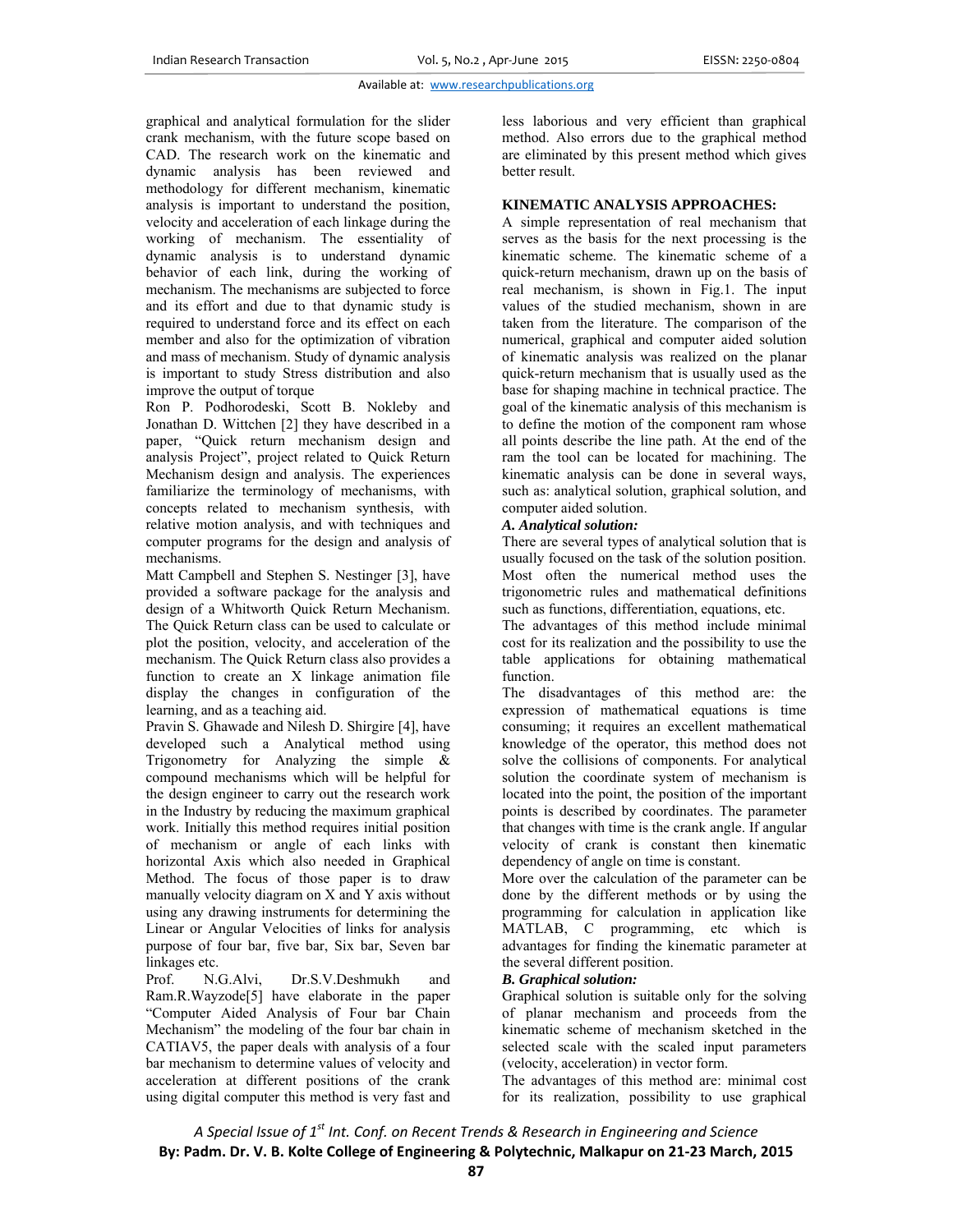## Available at: www.researchpublications.org

software, relatively quick solution of obtaining output values for one concrete combination of defined input parameters. The disadvantages are: for every change of input value it is necessary to process a new graphical solution, inaccuracy, it does not solve the collisions of components. This solution consists of investigation of velocity and acceleration of important mechanism points. It provides information about kinematic parameters for a concrete time moment, which means it provides information on the values corresponding to the concrete immediate mechanism position. Graphical solution is suitable for investigation of planar mechanism. this method based on the application of the knowledge of kinematics. Input parameters are drawn in the needed scale, of course it influences the output values which have to be changed after solution according to the scale.

## *C. Computer aided solution:*

Computer aided solution uses special software designed for it. Today there are very interactive and user friendly 3D software in the market, which can simulate not only the motion of the mechanism, but they can define the position, velocity, acceleration, forces, moments and other parameters at every moment of time in a graph or vector version. Inside the computer application it is necessary primarily to create the 3D models of individual components of mechanism, secondary to join them by kinematic linkage which removes needed number of the degree of freedom. The degree of approximation to the real situation is higher at the more difficult systems than at the simpler software. Therefore it is important to choose the simulation tool correctly. This approach requires not only the software control, but it demands the knowledge of the mechanics field, too.

The advantages of this method are: visualization of the mechanism motion in virtual environment with its details, fast data processing and fast output data acquirement for variable combination of input values, possibility to use the output data for other applications, the material characteristics definition and consequently the possibility of dynamic characteristics generation, the chance for direct transmission to dynamic analysis, the ability of components impact determination in virtual background.

The disadvantages are: expensive software and hardware equipment, necessity for the operator to be able to work with the software and hardware. The virtual model of wing mechanism needs to create by software like CATIA, Pro-Engineer on the basis of kinematic scheme of mechanism. The software includes the simulation and kinematic tools, which are suitable for the analysis and the control rationalization of complicated processes. It provides the engineers within the product development process to perform the kinematic motion simulation and behavioral insight into the assembly through easy definition and animation of connections, such as pin joints, ball joints, sliders and other. These connections and the resulting assembly constraints facilitate the assembly. They can be used compatibly and in combination with packaging and traditional like mate, align insert, offset and so on. Once the mechanism is assembled, engineers can observe how their mechanism designs will behave geometrically through interactive part dragging and user defined motion simulations. Predefined motion simulations, using drivers to simulate motors or actuators, also provide animation. There is a powerful design tool enabling engineers to create industry-best mechanism designs by clearly building and communicating design intent into mechanism assemblies and subassemblies in this software. After the modeling mechanism, joints and input parameter definition, it is possible to provide the kinematic analysis. Output data can be designed direct in CAD/CAM system as graphs or as vectors or it can be sent to the other software for the next processing.

# **RESULT AND DISCUSSION:**

The design of a machine or a mechanism or any moving mechanical system always starts with a consideration of kinematics because kinematics is the study of the geometry of motion. That is, kinematics deals with the functional relationships between the parts interconnected, and how those parts move relative to each other. Only after choices have been made regarding those factors can matters such as strengths, materials, fabrication techniques, and costs be seriously addressed. Fortunately, today, the availability of very powerful personal computers and the associated software allows kinematic synthesis and analysis, which were formerly laborious, to be performed quickly and cheaply. There is no longer an excuse for avoiding doing careful kinematic design. Actually before engineers can start to use a computer for synthesis or analysis of a machine, they must develop some initial concept of how the machine will operate. The analytical method using computer programming [7] is useful in determining the values of velocity and acceleration analysis at different positions of the crank. This method is very fast and less laborious and very efficient than graphical method. Also errors due to the graphical method can be eliminated by this method which gives better result. On the other hand in the Computer aided method we can simulate their link at different positions and find the velocity and acceleration graph. On the basis of result and analysis, DMU Kinematics Simulator provides users the ability to define the mechanisms. During mock-up design review, users do not only need to

*A Special Issue of 1st Int. Conf. on Recent Trends & Research in Engineering and Science* **By: Padm. Dr. V. B. Kolte College of Engineering & Polytechnic, Malkapur on 21‐23 March, 2015**